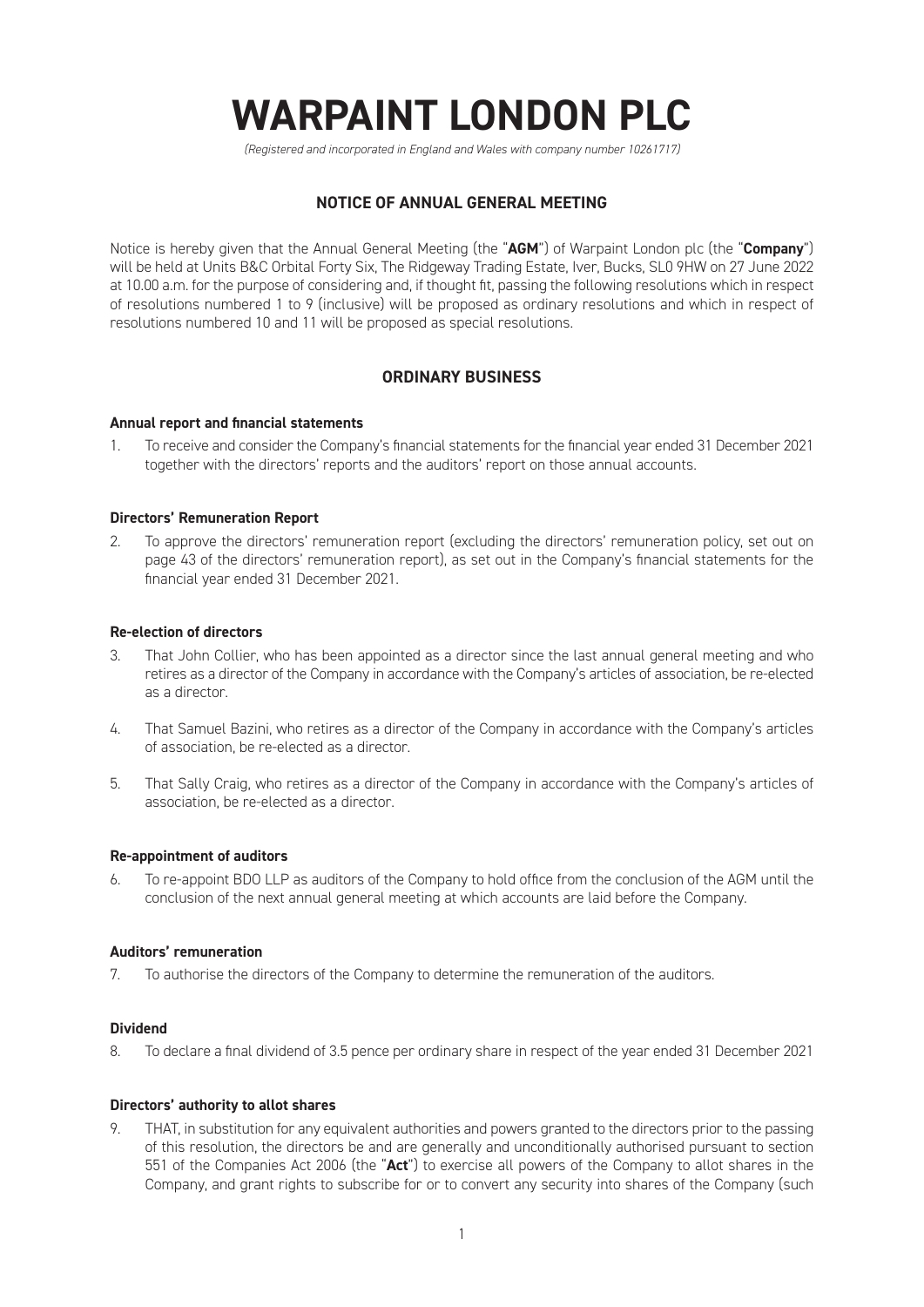shares, and rights to subscribe for or to convert any security into shares of the Company being "**relevant securities**") up to an aggregate nominal amount of £6,396,030 representing approximately one third of the Company's issued ordinary share capital, provided that, unless previously revoked, varied or extended, this authority shall expire on the earlier of the date falling 15 months after the date of the passing of this resolution and the conclusion of the next annual general meeting of the Company, except that the Company may, at any time before such expiry, make an offer or agreement which would or might require relevant securities to be allotted after such expiry and the directors may allot relevant securities in pursuance of such an offer or agreement as if this authority had not expired.

# **SPECIAL BUSINESS**

# **Directors' power to issue shares for cash**

- 10. THAT, conditional on the passing of resolution 9, the directors be and they are empowered pursuant to section 570(1) of the Act to allot equity securities (as defined in section 560(1) of the Act) of the Company wholly for cash pursuant to the authority of the directors under section 551 of the Act conferred by resolution 9 above and/or by way of a sale of treasury shares for cash (by virtue of section 573 of the Act), in each case as if section 561(1) of the Act did not apply to any such allotment provided that:
	- 10.1 the power conferred by this resolution shall be limited to:
		- 10.1.1 the allotment of equity securities and the sale of treasury shares for cash in connection with an offer of, or invitation to apply for, equity securities:
			- 10.1.1.1 in favour of holders of ordinary shares in the capital of the Company, where the equity securities respectively attributable to the interests of all such holders are proportionate (as nearly as practicable) to the respective number of ordinary shares in the capital of the Company held by them; and
			- 10.1.1.2 to holders of any other equity securities as required by the rights of those securities or as the directors otherwise consider necessary,

but subject to such exclusions or other arrangements as the directors may deem necessary or expedient to deal with treasury shares, fractional entitlements or legal, regulatory or practical problems arising under the laws or requirements of any overseas territory or by virtue of shares being represented by depositary receipts or the requirements of any regulatory body or stock exchange or any other matter whatsoever;

- 10.1.2 the allotment (otherwise than pursuant to sub-paragraph 10.1.1 above) of equity securities or sale of treasury shares up to an aggregate nominal amount of £959,404 (representing approximately 5 per cent. of the Company's issued ordinary share capital); and
- 10.2 unless previously revoked, varied or extended, this power shall expire on the earlier of the date falling 15 months after the date of the passing of this resolution and the conclusion of the next annual general meeting of the Company, except that the Company may, at any time before such expiry, make an offer or agreement which would or might require equity securities to be allotted (and/or treasury shares to be sold) after such expiry and the directors may allot equity securities (and/or sell treasury shares) in pursuance of such an offer or agreement as if this power had not expired.

# **Authority to purchase shares (market purchase)**

- 11. THAT the Company be, and is hereby, unconditionally and generally authorised for the purposes of section 701 of the Act to make one or more market purchases (within the meaning of section 693(4) of the Act) of its ordinary shares of 25 pence each ("**Ordinary Shares**") on such terms and in such manner as the directors shall determine, provided that:
	- 11.1 the maximum aggregate number of Ordinary Shares that may be purchased is 7,675,235 (representing 10 per cent. of the issued ordinary share capital of the Company);
	- 11.2 the minimum price (excluding expenses) which may be paid for each Ordinary Share is 25 pence;
	- 11.3 the maximum price (excluding expenses) which may be paid per Ordinary Share is the higher of: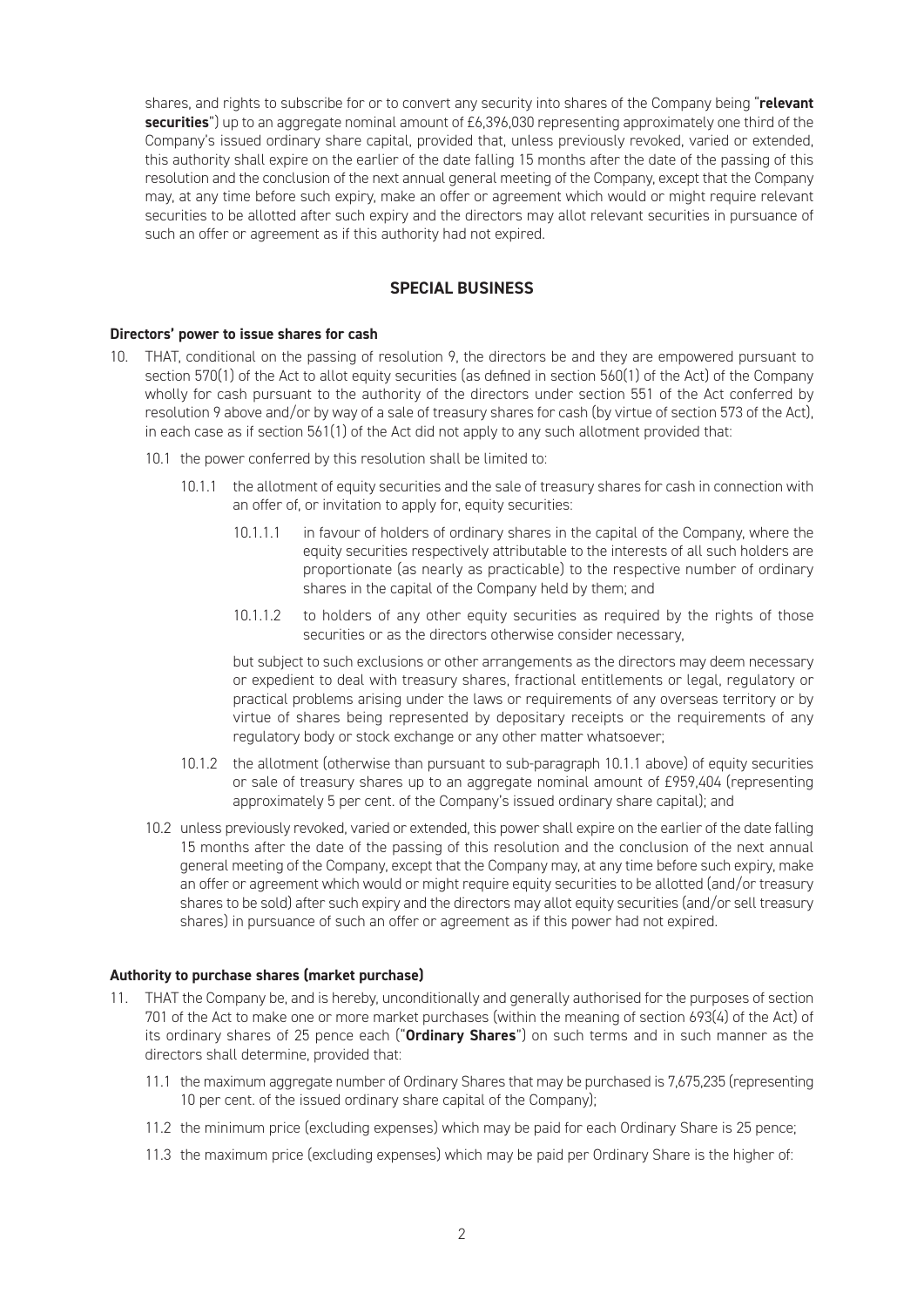- 11.3.1 an amount equal to 105% of the average of the middle market quotations for the Ordinary Shares as taken from the AIM Appendix of the London Stock Exchange Daily Official List for the five business days preceding the date of purchase; and
- 11.3.2 the higher of:
	- 11.3.2.1 the price quoted for the last independent trade of; and
	- 11.3.2.2 the highest current independent bid for,

any number of Ordinary Shares on the London Stock Exchange plc;

- 11.4 this authority shall expire on the earlier of the date falling 15 months after the date of the passing of this resolution and the conclusion of the next annual general meeting of the Company unless previously revoked, varied or renewed; and
- 11.5 the Company may, before the expiry of the authority granted by this resolution, enter into a contract to purchase Ordinary Shares which will or may be executed wholly or partly after the expiry of such authority, and may make a purchase of Ordinary Shares pursuant to any such contract as if such authority had not expired.

By order of the board

**Sally Ann Craig Community Community Community Community Community Community Community Community Community Community Community Community Community Community Community Community Community Community Community Community Commu Company Secretary Company Secretary Company Secretary Company Secretary Company Secretary Company Secretary Company Secretary Company Secretary Company Secretary Company Secretary Company Secretary C** 31 May 2022 The Ridgeway Trading Estate Iversity of the control of the control of the control of the control of the control of the control of the control of the control of the control of the control of the control of the control of the control of the control of Buckinghamshire<br>SLO 9HW SLO 9HW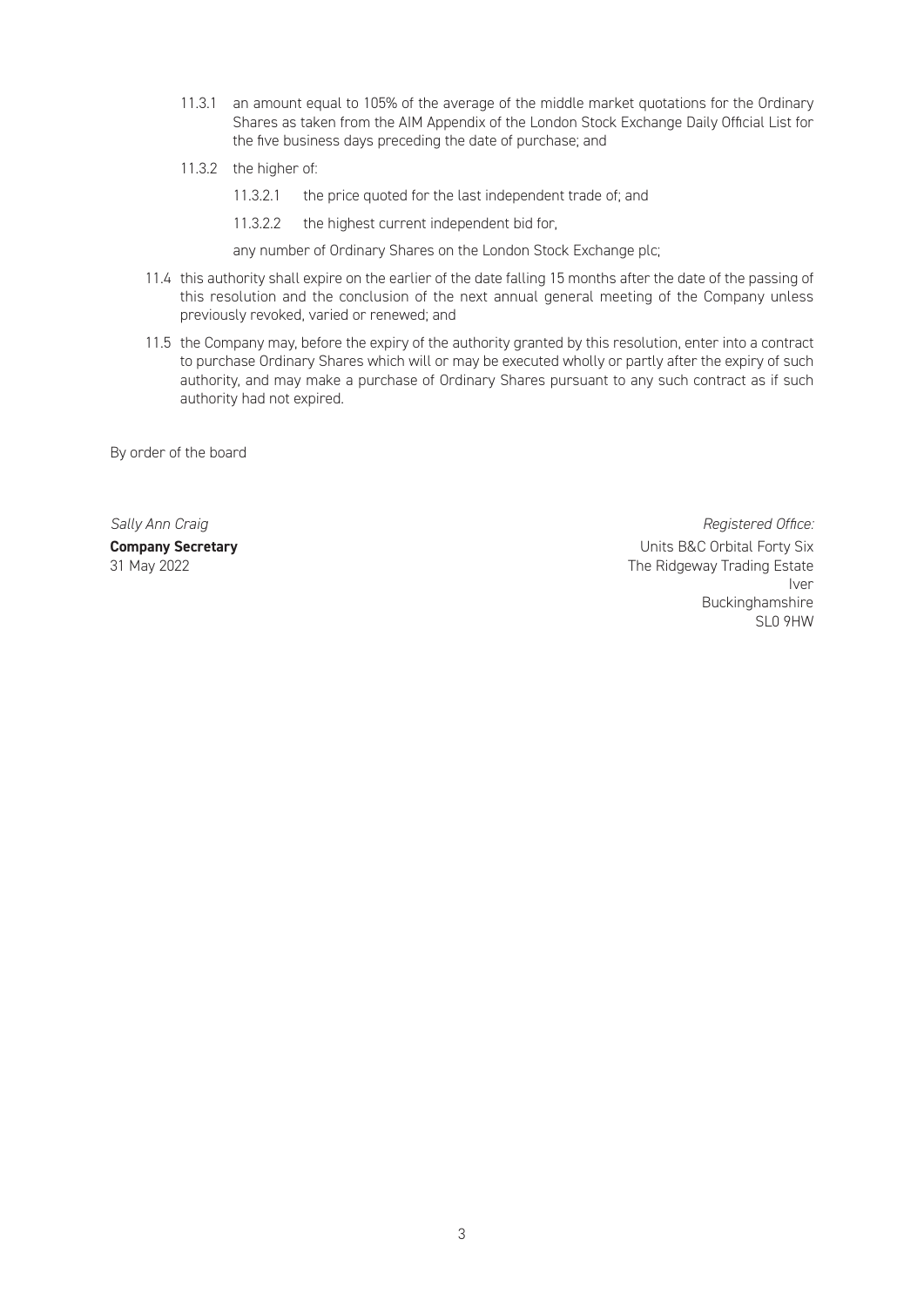### **Explanatory notes**

### **Entitlement to vote**

- 1. Only those members registered on the Company's register of members at:
	- l 6.00 p.m. on 23 June 2022; or,
	- if this meeting is adjourned, at 6.00 p.m. on the day two days prior to the adjourned meeting,

shall be entitled to vote at the meeting in accordance with Regulation 41 of the Uncertificated Securities Regulations 2001. Changes to the register of members after the relevant deadline shall be disregarded in determining the rights of any person to vote at the meeting.

#### **Appointment of proxies**

- 2. If you are a member of the Company at the time set out in note 1 above, you are entitled to appoint a proxy to exercise all or any of your rights to attend, speak and vote at the meeting and you should have received a proxy form with this notice of meeting. You can only appoint a proxy using the procedures set out in these notes and the notes to the proxy form.
- 3. A proxy does not need to be a member of the Company but must attend the meeting to represent you (see note 2 above). Details of how to appoint the chairman of the meeting or another person as your proxy using the proxy form are set out in the notes to the proxy form.
- You may appoint more than one proxy provided each proxy is appointed to exercise rights attached to different shares. You may not appoint more than one proxy to exercise rights attached to more than one share. To appoint more than one proxy please refer to the notes on the proxy form.

#### **Appointment of proxy using hard copy proxy form**

- 5. The notes to the proxy form explain how to direct your proxy how to vote on each resolution or withhold their vote. To appoint a proxy using the proxy form, the form must be:
- $\bullet$  completed and signed;
- sent or delivered to Neville Registrars Limited, Neville House, Steelpark Road, Halesowen B62 8HD; and
- received by Neville Registrars Limited, Neville House, Steelpark Road, Halesowen B62 8HD no later than 10.00 a.m on 23 June 2022.
- alternatively, the completed and signed proxy form can be emailed to info@nevilleregistrars.co.uk to be received no later than 10.00 a.m. on 23 June 2022.
- In the case of a member which is a company, the proxy form must be executed under its common seal or signed on its behalf by an officer of the company or an attorney for the company.
- 7. Any power of attorney or any other authority under which the proxy form is signed (or a duly certified copy of such power or authority) must be included with the proxy form.

#### **Appointment of proxy by joint members**

In the case of joint holders, where more than one of the joint holders purports to appoint a proxy, only the appointment submitted by the most senior holder will be accepted. Seniority is determined by the order in which the names of the joint holders appear in the Company's register of members in respect of the joint holding (the first-named being the most senior).

#### **Changing proxy instructions**

- 9. To change your proxy instructions simply submit a new proxy appointment using the methods set out above. Note that the cut-off times for receipt of proxy appointments (see above) also apply in relation to amended instructions; any amended proxy appointment received after the relevant cut-off time will be disregarded.
- 10. Where you have appointed a proxy using the hard copy proxy form and would like to change the instructions using another hard copy proxy form, please contact Neville Registrars Limited, Neville House, Steelpark Road, Halesowen B62 8HD.
- 11. If you submit more than one valid proxy appointment, the appointment received last before the latest time for the receipt of proxies will take precedence.

#### **Termination of proxy appointment**

- 12. In order to revoke a proxy instruction, you will need to inform the Company by sending a signed hard copy notice clearly stating your intention to revoke your proxy appointment to Neville Registrars Limited, Neville House, Steelpark Road, Halesowen B62 8HD.
- 13. In the case of a member which is a company, the revocation notice must be executed under its common seal or signed on its behalf by an officer of the company or an attorney for the company.
- 14. Any power of attorney or any other authority under which the revocation notice is signed (or a duly certified copy of such power or authority) must be included with the revocation notice.
- 15. The revocation notice must be received by Neville Registrars Limited, Neville House, Steelpark Road, Halesowen B62 8HD no later than 10.00 a.m. on 23 June 2022.
- 16. If you attempt to revoke your proxy appointment but the revocation is received after the time specified then, subject to the paragraph directly below, your proxy appointment will remain valid.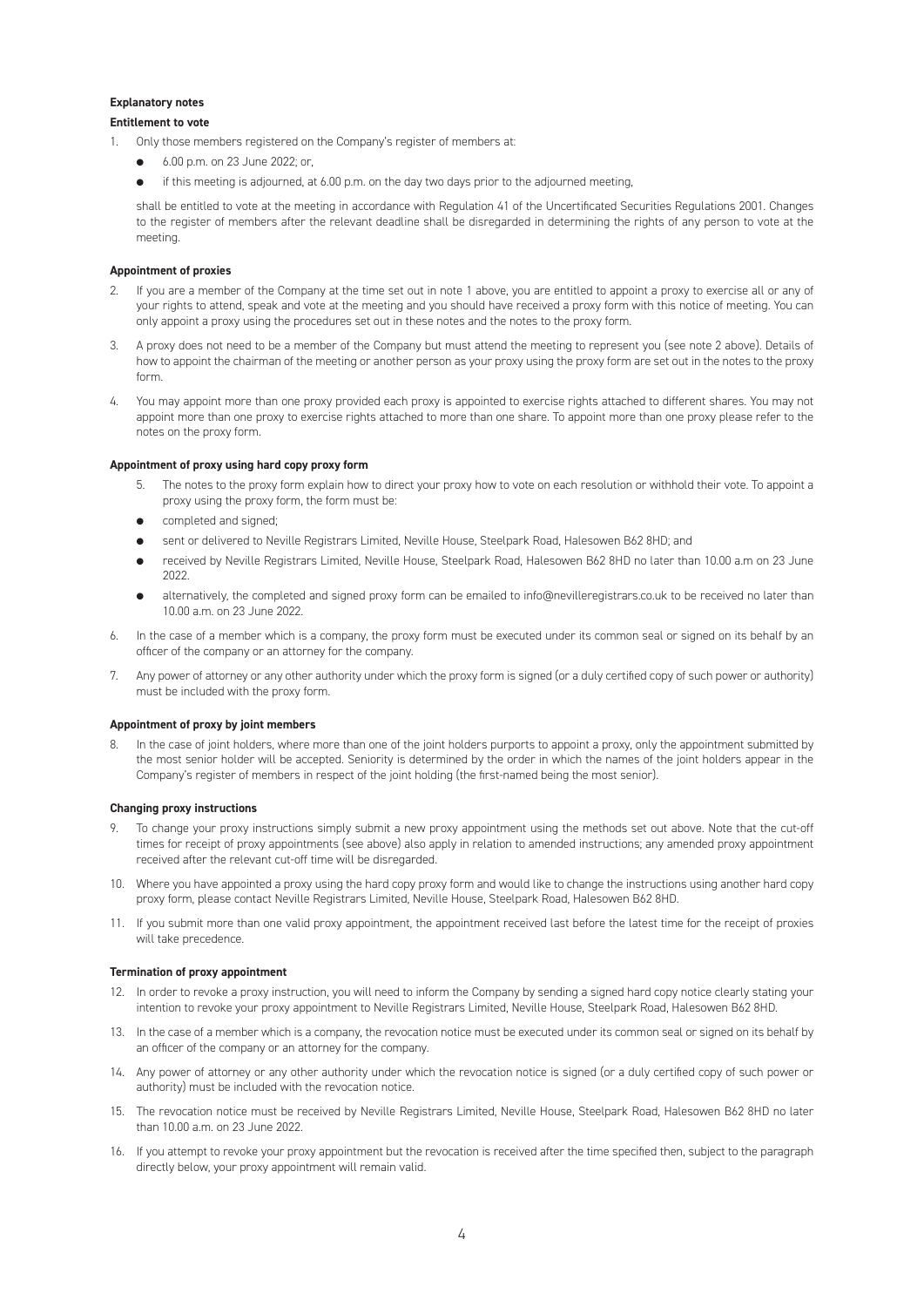17. Appointment of a proxy does not preclude you from attending the meeting and voting in person. If you have appointed a proxy and attend the meeting in person, your proxy appointment will automatically be terminated.

#### **Submission of proxy electronically**

18. CREST members who wish to appoint a proxy or proxies through the CREST electronic proxy appointment service may do so for the meeting and any adjournment(s) thereof by using the procedures described in the CREST Manual. CREST personal members or other CREST sponsored members and those CREST members who have appointed a voting service provider should refer to their CREST sponsor or voting service provider who will be able to take the appropriate action on their behalf.

In order for a proxy appointment or instruction made using the CREST service to be valid, the appropriate CREST message (a "**CREST Proxy Instruction**") must be properly authenticated in accordance with Euroclear UK & Ireland Limited's specifications and must contain the information required for such instructions, as described in the CREST Manual. The message, regardless of whether it relates to the appointment of a proxy, the revocation of a proxy appointment or an amendment to the instruction given to a previously appointed proxy, must, in order to be valid, be transmitted so as to be received by the issuer's agent (ID: 7RA11) by the latest time(s) for receipt of proxy appointments specified in this notice of meeting. For this purpose, the time of receipt will be taken to be the time (as determined by the timestamp applied to the message by the CREST Applications Host) from which the issuer's agent is able to retrieve the message by enquiry to CREST in the manner prescribed by CREST. After this time, any change of instructions to a proxy appointed through CREST should be communicated to the appointee by other means.

CREST members and, where applicable, their CREST sponsors or voting service providers should note that Euroclear UK & Ireland Limited does not make available special procedures in CREST for any particular messages. Normal system timings and limitations will therefore apply in relation to the input of CREST Proxy Instructions. It is the responsibility of the CREST member concerned to take (or, if the CREST member is a CREST personal member or sponsored member or has appointed a voting service provider, to procure that his CREST sponsor or voting service provider take) such action as shall be necessary to ensure that a message is transmitted by means of the CREST system by any particular time. In this connection, CREST members and, where applicable, their CREST sponsors or voting service providers are referred, in particular, to those sections of the CREST Manual concerning practical limitations of the CREST system and timings.

The Company may treat as invalid a CREST Proxy Instruction in the circumstances set out in Regulation 35(5)(a) of the Uncertificated Securities Regulations 2001.

#### **Corporate representative**

19. A corporation which is a shareholder can appoint one or more corporate representatives who may exercise, on its behalf, all its powers as a member provided that no more than one corporate representative exercises powers over the same share.

#### **Documents on display**

- 20. The following documents will be available for inspection at the registered office of the Company on any weekday (excluding public holidays) during normal office hours from the date of this notice until the time of the meeting and for at least 15 minutes prior to the meeting and during the meeting:
	- **e** copies of the service contracts of the executive directors of the Company; and
	- copies of the letters of appointment of the non-executive directors of the Company.

### **Explanatory notes on certain business of the AGM**

#### 21. **Resolution 9 – Directors' authority to allot shares**

This resolution grants the directors authority to allot shares in the capital of the Company and other relevant securities up to an aggregate nominal value of £6,396,030 – this represents approximately one third of the issued ordinary share capital of the Company. There are no treasury shares in issue in the Company as at the date of this notice.

Unless revoked, varied or extended, this authority will expire at the conclusion of the next annual general meeting of the Company or the date falling 15 months from the passing of the resolution, whichever is the earlier.

#### 22. **Resolution 10 – Directors' power to issue shares for cash**

This resolution authorises the directors in certain circumstances to allot equity securities for cash other than in accordance with the statutory pre-emption rights (which require a company to offer all allotments for cash first to existing shareholders in proportion to their holdings). The relevant circumstances are either where the allotment takes place in connection with a rights issue or the allotment is limited to a maximum nominal amount of £959,404 representing approximately 5 per cent. of the nominal value of the issued ordinary share capital of the Company.

Unless revoked, varied or extended, this authority will expire at the conclusion of the next annual general meeting of the Company or 15 months after the passing of the resolution, whichever is the earlier.

————————————————————<br>The Companies (Acquisition of Own Shares) (Treasury Shares) Regulations 2003 (as amended) ("**Treasury Shares Regulations**") give flexibility concerning what the Company can do with any of its ordinary shares that it may buy back. The Company may now hold such shares 'in treasury' and then sell them at a later date for cash rather than simply cancelling them. The Treasury Shares Regulations require such sales to be on a pre-emptive, pro-rata basis to existing shareholders unless shareholders agree by special resolution to dis-apply such pre-emption rights. Accordingly, in addition to giving the directors power to allot unissued ordinary shares on a nonpre-emptive basis, resolution 10 will also give directors power to sell ordinary shares held in treasury on a non-pre-emptive basis, subject always to the limitations noted above. The directors consider that the power proposed to be granted by resolution 10 is necessary to retain flexibility, although they do not have any intention at the present time of exercising such power.